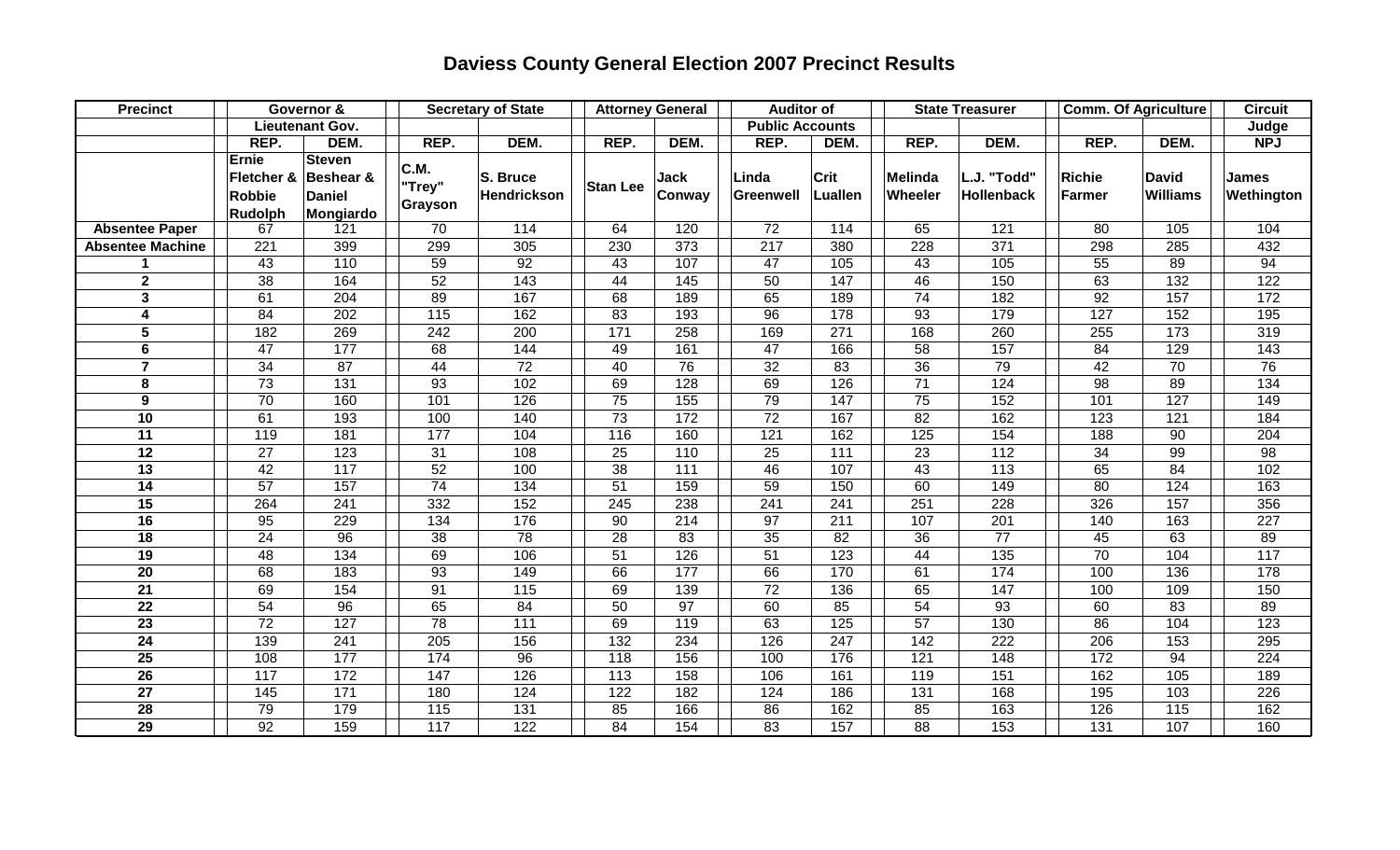## **Daviess County General Election 2007 Precinct Results**

| <b>Precinct</b>   | Governor &                                             |                                                          | <b>Secretary of State</b> |                         | <b>Attorney General</b> |                       | <b>Auditor of</b>      |                        | <b>State Treasurer</b>    |                                  | <b>Comm. Of Agriculture</b>    |                                 | <b>Circuit</b>      |
|-------------------|--------------------------------------------------------|----------------------------------------------------------|---------------------------|-------------------------|-------------------------|-----------------------|------------------------|------------------------|---------------------------|----------------------------------|--------------------------------|---------------------------------|---------------------|
|                   | Lieutenant Gov.                                        |                                                          |                           |                         |                         |                       | <b>Public Accounts</b> |                        |                           |                                  |                                |                                 | Judge               |
|                   | REP.                                                   | DEM.                                                     | REP.                      | DEM.                    | REP.                    | DEM.                  | REP.                   | DEM.                   | REP.                      | DEM.                             | REP.                           | DEM.                            | <b>NPJ</b>          |
|                   | <b>Ernie</b><br>Fletcher &<br><b>Robbie</b><br>Rudolph | <b>Steven</b><br>Beshear &<br><b>Daniel</b><br>Mongiardo | C.M.<br>"Trey"<br>Grayson | S. Bruce<br>Hendrickson | <b>Stan Lee</b>         | <b>Jack</b><br>Conway | Linda<br>Greenwell     | Crit<br><b>Luallen</b> | <b>Melinda</b><br>Wheeler | L.J. "Todd"<br><b>Hollenback</b> | <b>Richie</b><br><b>Farmer</b> | <b>David</b><br><b>Williams</b> | James<br>Wethington |
| 30                | 96                                                     | 167                                                      | 108                       | 143                     | 94                      | 161                   | 96                     | 160                    | 93                        | 164                              | 114                            | 138                             | 151                 |
| $\overline{31}$   | 109                                                    | 168                                                      | 141                       | $\overline{115}$        | 96                      | 165                   | 104                    | $\overline{157}$       | 102                       | 156                              | 144                            | 109                             | 170                 |
| 32                | 102                                                    | 211                                                      | 130                       | 176                     | 94                      | 208                   | 103                    | 201                    | 103                       | 206                              | 141                            | 159                             | 212                 |
| 33                | 113                                                    | 143                                                      | 144                       | 108                     | 108                     | 140                   | 102                    | 148                    | 106                       | 139                              | 149                            | 93                              | 182                 |
| 34                | 159                                                    | 196                                                      | 210                       | 128                     | 144                     | 190                   | 149                    | 190                    | 160                       | 173                              | 207                            | 127                             | 234                 |
| 35                | 36                                                     | 153                                                      | 55                        | $\overline{122}$        | 38                      | 144                   | 39                     | $\frac{142}{ }$        | 44                        | 134                              | 69                             | $\overline{112}$                | $\overline{132}$    |
| 36                | 76                                                     | 181                                                      | 114                       | 124                     | $\overline{77}$         | 167                   | 83                     | 158                    | 90                        | 152                              | 111                            | 130                             | 179                 |
| $\overline{37}$   | 80                                                     | 142                                                      | 93                        | 114                     | 67                      | 140                   | 73                     | 139                    | 73                        | 139                              | 97                             | 115                             | 142                 |
| 38                | 53                                                     | 139                                                      | 73                        | $\overline{112}$        | 51                      | 139                   | 60                     | 127                    | 66                        | 124                              | 83                             | 104                             | $\overline{132}$    |
| 39                | 153                                                    | 261                                                      | 220                       | 162                     | 164                     | $\overline{214}$      | 161                    | 223                    | 167                       | $\overline{218}$                 | 238                            | 151                             | 293                 |
| 40                | 86                                                     | 197                                                      | 122                       | 154                     | 90                      | 182                   | 79                     | 189                    | 86                        | 183                              | 139                            | $\overline{127}$                | 202                 |
| $\overline{41}$   | $\overline{132}$                                       | 137                                                      | 163                       | 92                      | 121                     | 135                   | 118                    | $\frac{142}{ }$        | 136                       | 122                              | 169                            | 89                              | 195                 |
| 42                | 48                                                     | 213                                                      | 61                        | 191                     | 40                      | 212                   | 47                     | 204                    | 51                        | 199                              | 79                             | 175                             | 132                 |
| 43                | 83                                                     | 166                                                      | 111                       | 131                     | 83                      | 161                   | 85                     | 159                    | 89                        | 154                              | 119                            | 123                             | 146                 |
| 44                | 78                                                     | 152                                                      | 94                        | 119                     | $\overline{71}$         | 144                   | $\overline{72}$        | 145                    | 81                        | 134                              | 111                            | 101                             | 154                 |
| 45                | 71                                                     | 110                                                      | 85                        | 87                      | 57                      | 112                   | 61                     | 111                    | 60                        | 112                              | 82                             | 84                              | $\overline{122}$    |
| 46                | 130                                                    | 199                                                      | 182                       | 129                     | 133                     | 179                   | 131                    | 181                    | 135                       | 173                              | 184                            | 127                             | 207                 |
| 47                | $\overline{84}$                                        | 190                                                      | 109                       | 156                     | 99                      | 171                   | 103                    | 163                    | $\overline{98}$           | 169                              | 143                            | 123                             | 170                 |
| 48                | 125                                                    | 201                                                      | 186                       | 130                     | 125                     | 188                   | 130                    | 184                    | 125                       | 184                              | 196                            | 116                             | 208                 |
| <b>Ensor</b>      | 143                                                    | 208                                                      | 168                       | 167                     | 131                     | 200                   | 134                    | 199                    | 128                       | 199                              | 183                            | 151                             | $\overline{241}$    |
| <b>Fields</b>     | 179                                                    | 172                                                      | 219                       | 121                     | 167                     | 170                   | 171                    | 169                    | 167                       | 166                              | 226                            | 111                             | 224                 |
| Graham            | 98                                                     | 244                                                      | 129                       | 206                     | $\overline{97}$         | 238                   | 102                    | 237                    | 100                       | 236                              | 147                            | $\frac{1}{185}$                 | $\overline{221}$    |
| <b>Habit</b>      | 144                                                    | 253                                                      | 177                       | 186                     | 134                     | 236                   | 142                    | 232                    | 137                       | 237                              | 225                            | 156                             | 247                 |
| <b>Heartlands</b> | 145                                                    | 194                                                      | 194                       | 135                     | 152                     | 177                   | 147                    | 181                    | 159                       | 164                              | 205                            | 119                             | 219                 |
| Knottsville No.   | $\overline{87}$                                        | 263                                                      | 104                       | 219                     | 85                      | 240                   | 92                     | 235                    | 88                        | 233                              | 122                            | 193                             | 168                 |
| Knottsville So.   | 94                                                     | 179                                                      | 105                       | 151                     | 89                      | 165                   | 81                     | 174                    | 81                        | 171                              | 116                            | 135                             | 163                 |
| Lockhart          | 136                                                    | 178                                                      | 179                       | 126                     | 131                     | 170                   | 125                    | 176                    | 141                       | 162                              | 183                            | 115                             | 209                 |
| <b>Maceo</b>      | $\overline{74}$                                        | 219                                                      | 109                       | 173                     | 79                      | 203                   | $\overline{87}$        | 197                    | 89                        | 194                              | 127                            | 159                             | 181                 |
| <b>Masonville</b> | 167                                                    | 249                                                      | 203                       | 190                     | 145                     | 247                   | 143                    | 248                    | 157                       | 228                              | 211                            | 176                             | 251                 |
| No. Bridge-Fisher | 52                                                     | 65                                                       | 61                        | $\overline{57}$         | 47                      | 70                    | $\overline{47}$        | 67                     | $\overline{51}$           | 64                               | 65                             | 50                              | $\overline{77}$     |